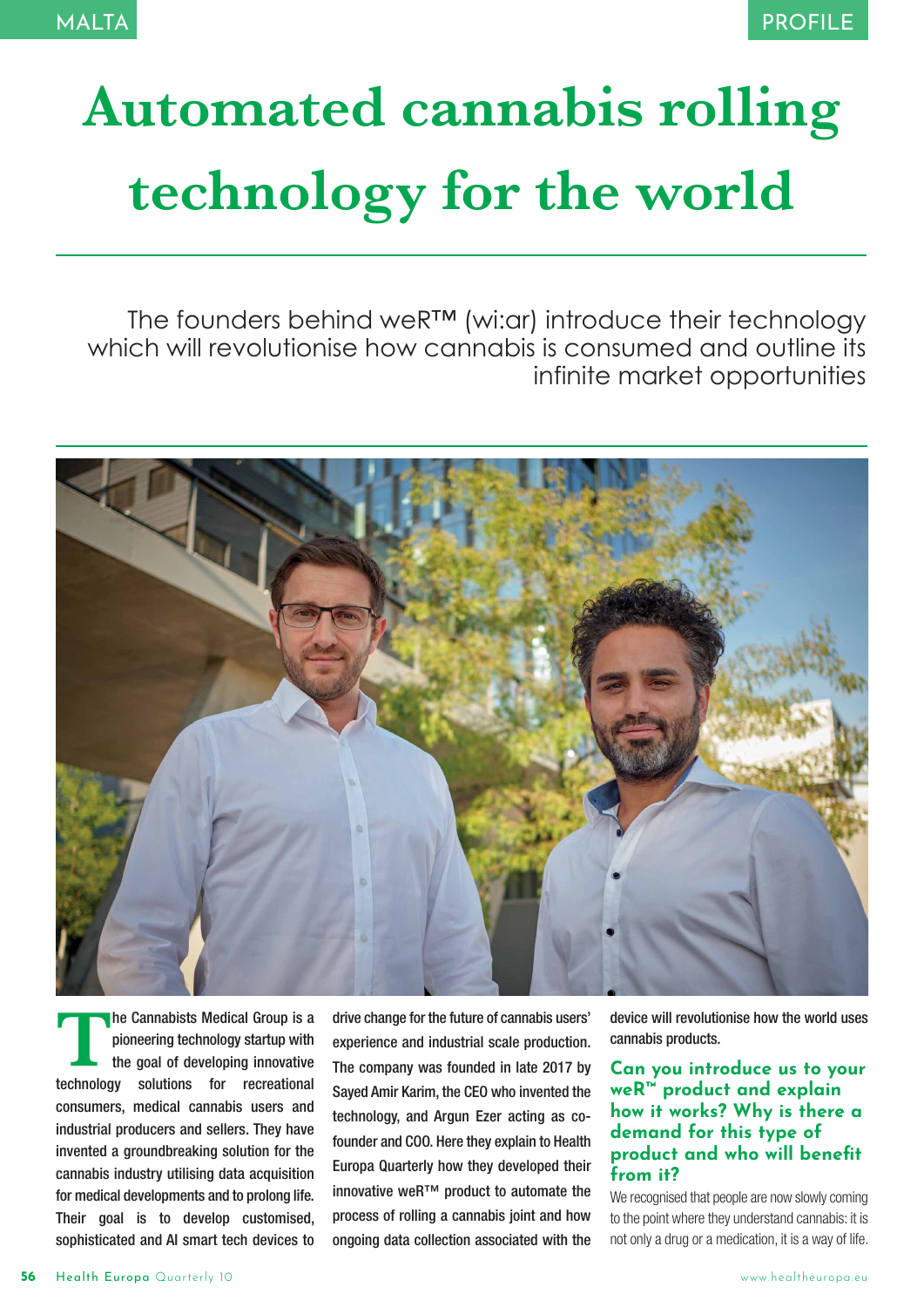

The weR™ device is an automated way to roll cannabis cigarettes which can be customised by diameter, length, mixing ratio and mixture distribution according to the user's wishes and needs. It will be upgradable to include as many as three storage tanks so that different strains can be mixed. For example, if you have Indica, hybrids and Sativa then you can mix them at different ratios to experiment with the different properties of each strain. We believe that as time progresses people will be using cannabis like food – by following a recipe, with interesting results as they unfold.

The device will be able to create highly complex mixes; and it automatically determines the correct weight. This way you can have the exact dosage measured for you without needing to measure or even touch the product by hand, which will be very helpful for those who are chronically ill or disabled because not everybody can physically roll a joint. It will be operated via a touch panel, a web app or a voice control assistant, and by using the data provided by the user we will be able to see what happens after smoking strains A, B and C all together in one joint. Since we are moving towards a time where cannabis will be completely legalised; but the main criticism is still that we don't have enough data to prove its benefits – whatever data we do have and keep uncovering is still not enough.

We can combine all the usage data such as the recipes used in combination with blood pressure, heart rate, oxygen, saturation of the blood, sleep cycles, stress and mood recognition. We believe if we can collect this information from users for one or two years, that we can prove beyond any doubt where cannabis is beneficial to use and where it is not.

Our idea was that if we can expect to have 5,000 consumers using our device all using different mixes, ratios and recipes – and we know using smartwatches as an example – the mentioned blood pressure, heart rate and sleep cycle data can be combined and the data given to medical institutions and companies for research. With all the data provided, our users will help to drive more research.

All the data on the device is encrypted both directly on the device itself and on the controller or app, which is very important because we will have no access to individuals' responses and

data. That's the story behind weR™. It is the name of this device which shows that we are all connected. We're live.

With regards to the technology behind the device, firstly it is a multifunctional, fully automatic joint roller device intended for industrial production, recreational use and for medical purposes. When we say medical purposes, we don't mean that it is intended to be a medical device, but it is going to provide data for medicinal purposes in the future. It is designed for use both recreationally and for chronically ill people, but the software and measuring tools will be used in the same way for both groups.

weR™ is an automatic joint roller and it is named weR™ because our brand is 'we are.' It is not only a product and weR™ is not just only a brand, it is a community; because cannabis users are like a family. This our philosophy, giving something back to our community which is useful. weR™ is bigger than only a machine or device, it is us ourselves. We've always said that cannabis is less harmful than using alcohol or other drugs.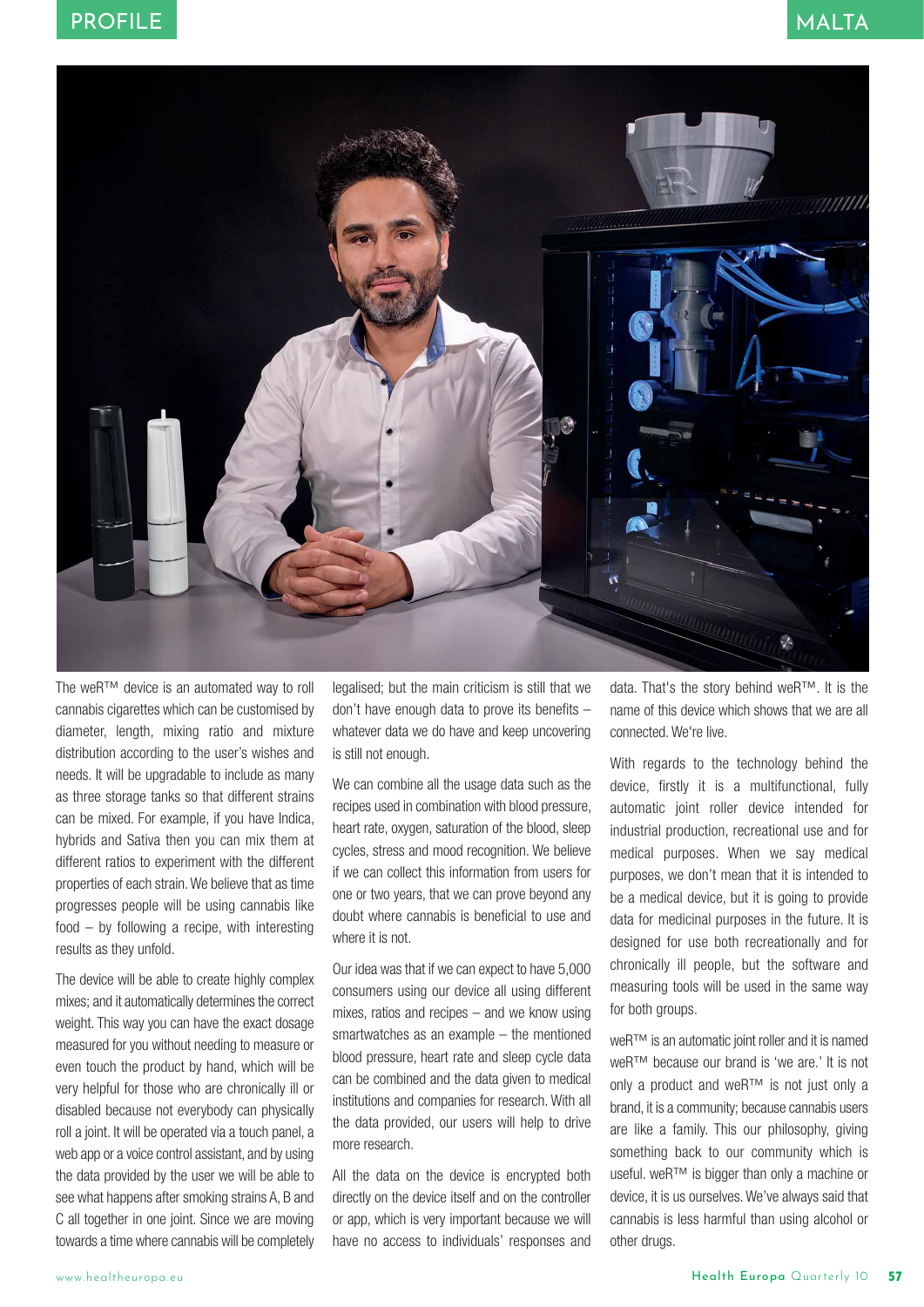

For us it was important that we had something in our name which promotes this idea that we can be all together, the market is big enough for every single one of us. weR<sup>™</sup> is a movement and it is only just beginning.

# **What inspired you to create weR™?**

Because we must. My (Sayed Amir's) cousin first mentioned inventing a machine for rolling cannabis when we were working together two years ago and at first, I thought it was a really stupid idea, but I just couldn't forget about it. I did a little research and found that there are over 250 million potential cannabis consumers worldwide. Then I searched for a device for rolling joints and there was nothing. That was like winning the lottery, finding a device in these times where there is so much potential demand but absolutely no supply.

There is a demand for more action and support for the ongoing development of cannabis as a medicine. We are acting on the missing automated opportunity to offer a finished product (the joint) and provide the missing quality data for ongoing medical research. This will have global benefits a we will be able to help dispensaries,

cultivators, doctors, and scientists – this is where we believe we will succeed.

Currently, there is no other device on the market that can dispense custom rolled cannabis cigarettes with specific recipes, dosages or mixes quickly and with minimal product waste but weR™ is able to fill this gap. We believe we will serve a very good product to the world's market. The evolving legalisation of cannabis consumption and the world's growing acceptance is very exciting, and it is creating a growing demand for easy and innovative solutions in an industry which is still in its infancy but growing very quickly. This is how the idea was born: I made a few prototypes and performed a few tests. Once I saw that it was going to be possible, we decided to move forward and try. The rest was history.

### **What challenges have you faced in developing weR™ so far? Are there still challenges to overcome?**

The first challenge we faced was with being based in Malta, as although we have the best of both worlds being based in both Malta and Germany, they are very different. While Malta has an open attitude towards cannabis and is actively looking to develop the industry, to date it lacks a

functional industrial infrastructure. We experienced long wait times for delivery of parts during our ongoing development, because due to Malta having no established industry, no supply chain and very few technical competences we had to order 90% of our parts from abroad.

Because of this array of challenges we decided to move our research and development facilities to Germany, which has a more advanced infrastructure and is a more established base. We moved the R&D to Karlsruhe, the Silicon Valley of Germany, where we were both born and raised; and where we would have access to universities, industry and suppliers with long term experience in industrial automation and plant building. Our German R&D is now a hub for supply and infrastructure, while our Maltese HQ is the best place for developing the strategy and promoting cannabis.

What was also very challenging from the beginning was finding a way to cut the paper. The question is how to ensure the paper comes to the right length, because the consumer wants to select the length themselves. In the cigarette industry, they have machines which fill entire rooms for this, so for us to work out how to do this ourselves was very difficult. The next challenge was how to load the joint.